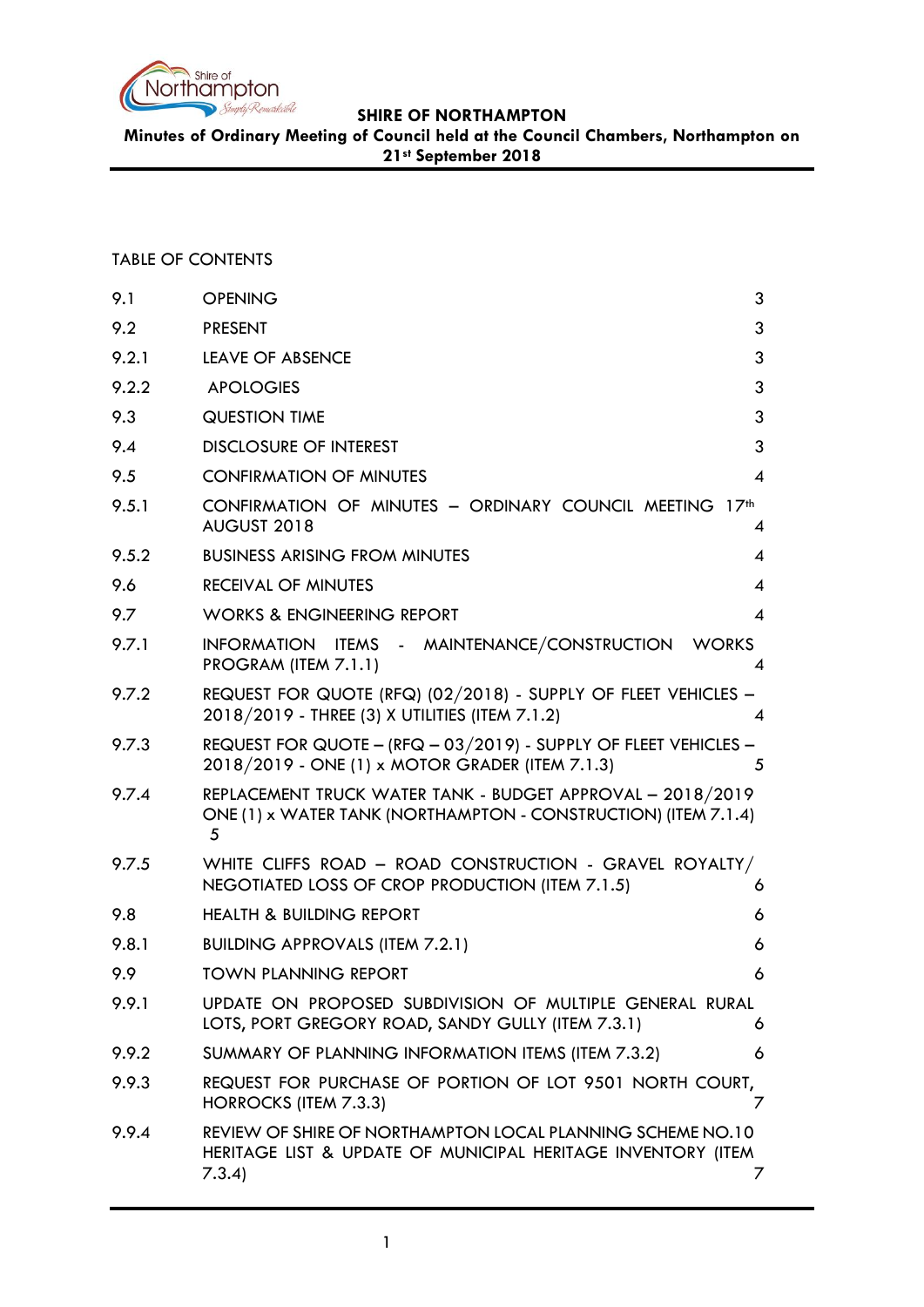

**Minutes of Ordinary Meeting of Council held at the Council Chambers, Northampton on 21st September 2018**

| 9.10   | <b>FINANCE REPORT</b>                                                                      | 8               |
|--------|--------------------------------------------------------------------------------------------|-----------------|
| 9.10.1 | ACCOUNTS FOR PAYMENT (ITEM 7.4.1)                                                          | 8               |
| 9.10.2 | MONTHLY FINANCIAL STATEMENTS - AUGUST 2018 (ITEM 7.4.2)                                    | 8               |
| 9.11   | <b>ADMINISTRATION &amp; CORPORATE REPORT</b>                                               | 8               |
| 9.11.1 | ASSIGNMENT OF LICENCE - PORTION OF RESERVE 25307 KALBARRI<br><b>BOAT HIRE (ITEM 7.5.1)</b> | 8               |
| 9.11.2 | FINANCIAL ASSISTANCE & UNITIED ROAD GRANT (ITEM 7.5.2)                                     | 8               |
| 9.11.3 | FREE CAMPING AREA - NORTHAMPTON GOLF CLUB (ITEM 7.5.3)                                     | 9               |
| 9.11.4 | GEORGE GREY DRIVE RE-SEAL (ITEM 7.5.4)                                                     | 9               |
| 9.11.5 | PROPOSED "DRIVE ON LEFT" SIGNAGE (ITEM 7.5.5)                                              | 9               |
| 9.11.6 | CROWN LOT 11734 (ITEM 7.5.6)                                                               | 10              |
| 9.11.7 | CSRFF GRANT APPLICATION - KALBARRI BOWLING CLUB INC (ITEM 7.5.7)<br>10                     |                 |
| 9.12   | SHIRE PRESIDENT'S REPORT                                                                   | 10              |
| 9.13   | <b>DEPUTY SHIRE PRESIDENT'S REPORT</b>                                                     | 11              |
| 9.14   | <b>COUNCILLORS' REPORTS</b>                                                                | 11              |
| 9.14.1 | <b>CR PIKE</b>                                                                             | 11              |
| 9.14.2 | <b>CR SMITH</b>                                                                            | 11              |
| 9.14.3 | <b>CR STEWART</b>                                                                          | 11              |
| 9.14.4 | <b>CR HAY</b>                                                                              | 11              |
| 9.15   | NEW ITEMS OF BUSINESS                                                                      | $12 \ \mathrm{$ |
| 9.16   | <b>NEXT MEETING OF COUNCIL</b>                                                             | 12              |
| 9.17   | <b>CLOSURE</b>                                                                             | 12              |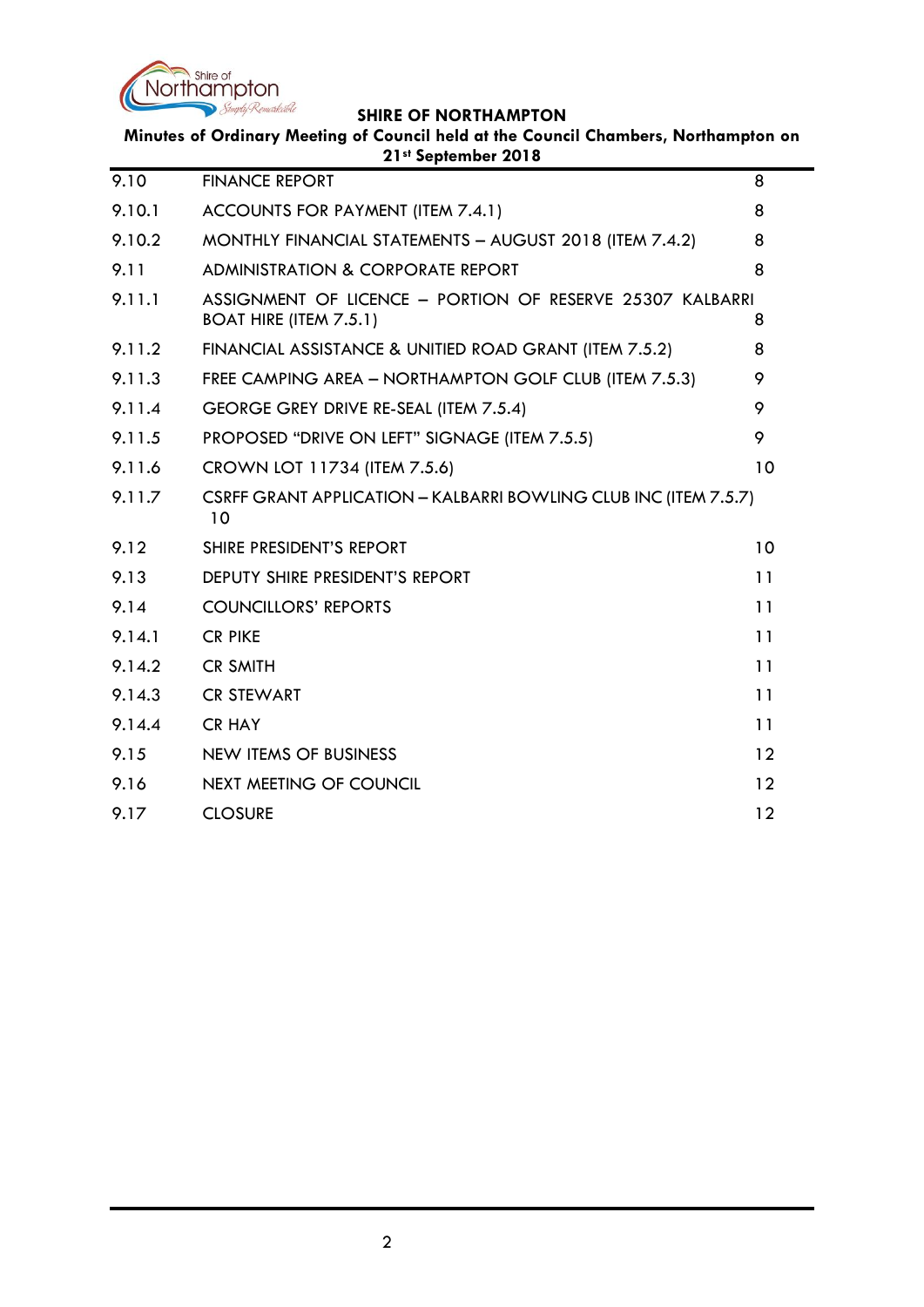

**Minutes of Ordinary Meeting of Council held at the Council Chambers, Northampton on 21st September 2018**

#### <span id="page-2-0"></span>**9.1 OPENING**

The President thanked all Councillors and staff present for their attendance and declared the meeting open at 1.00pm.

### <span id="page-2-1"></span>**9.2 PRESENT**

| Cr C Simkin           | President                               | Northampton Ward |
|-----------------------|-----------------------------------------|------------------|
| Cr S Krakouer         | Deputy President                        | Kalbarri Ward    |
| Cr T Carson           |                                         | Northampton Ward |
| Cr R Suckling         |                                         | Northampton Ward |
| Cr T Hay              |                                         | Northampton Ward |
| Cr D Pike             |                                         | Kalbarri Ward    |
| Cr S Smith            |                                         | Kalbarri Ward    |
| Cr P Stewart          |                                         | Kalbarri Ward    |
| Mr Garry Keeffe       | <b>Chief Executive Officer</b>          |                  |
| Mr Grant Middleton    | Deputy Chief Executive Officer          |                  |
| Mr Neil Broadhurst    | Manager of Works and Technical Services |                  |
| <b>Mrs Deb Carson</b> | <b>Planning Officer</b>                 |                  |

<span id="page-2-2"></span>9.2.1 LEAVE OF ABSENCE

Nil

#### <span id="page-2-3"></span>9.2.2 APOLOGIES

Cr S Stock-Standen

#### <span id="page-2-4"></span>**9.3 QUESTION TIME**

Nil

# <span id="page-2-5"></span>**9.4 DISCLOSURE OF INTEREST**

Nil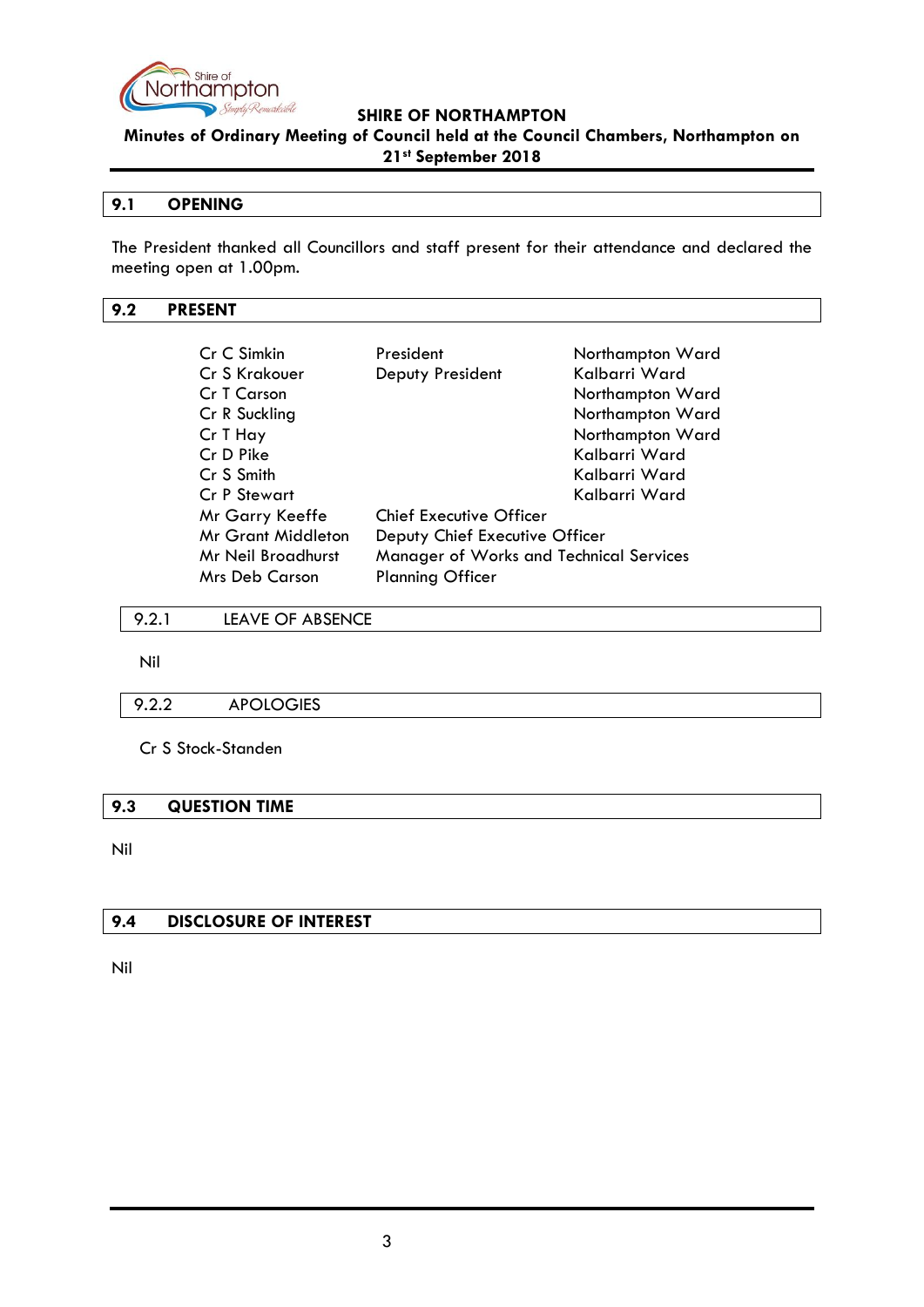

**Minutes of Ordinary Meeting of Council held at the Council Chambers, Northampton on 21st September 2018**

#### <span id="page-3-1"></span><span id="page-3-0"></span>**9.5 CONFIRMATION OF MINUTES**

9.5.1 CONFIRMATION OF MINUTES - ORDINARY COUNCIL MEETING 17<sup>th</sup> AUGUST 2018

Moved Cr SMITH, seconded Cr SUCKLING

That the minutes of the Ordinary Meeting of Council held on the 17<sup>th</sup> August 2018 be confirmed as a true and correct record.

CARRIED 8/0

<span id="page-3-2"></span>

| <b>BUSINESS ARISING FROM MINUTES</b><br>9.5.2 |  |
|-----------------------------------------------|--|
|-----------------------------------------------|--|

Nil

# <span id="page-3-3"></span>**9.6 RECEIVAL OF MINUTES**

Nil

# <span id="page-3-5"></span><span id="page-3-4"></span>**9.7 WORKS & ENGINEERING REPORT**

9.7.1 INFORMATION ITEMS - MAINTENANCE/CONSTRUCTION WORKS PROGRAM (ITEM 7.1.1)

Noted

<span id="page-3-6"></span>9.7.2 REQUEST FOR QUOTE (RFQ) (02/2018) - SUPPLY OF FLEET VEHICLES – 2018/2019 - THREE (3) X UTILITIES (ITEM 7.1.2)

Moved Cr CARSON, seconded Cr PIKE

That Council accepts the following 'Request for Quotes' (02/2019) for the supply of fleet vehicles as advertised;

Vehicle 1 Kalbarri Ranger – 4WD space/extra cab as per specifications.

That Council accepts the 'Request for Quote' from Geraldton Auto Wholesalers, for the supply of one Isuzu Dmax SX Manual space cab utility with trade vehicle (P216 – NR10076) to be released to Geraldton Auto Wholesalers. Total price to Council \$24,856.82 (exc. GST).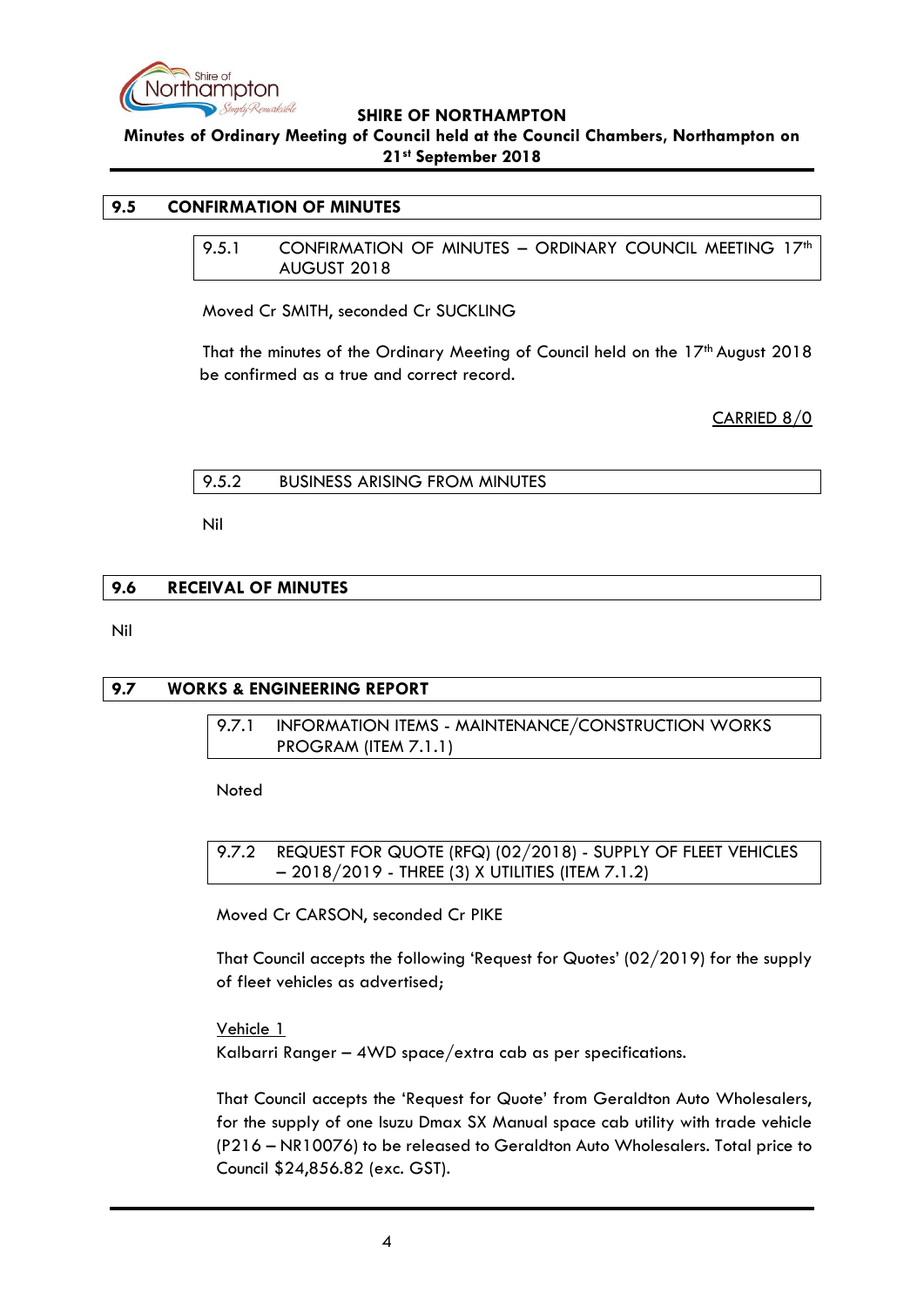

# **Minutes of Ordinary Meeting of Council held at the Council Chambers, Northampton on 21st September 2018**

# Vehicle 2

Northampton Gardener - 2WD dual cab as per specifications.

That Council accepts the 'Request for Quote' from Geraldton Auto Wholesalers for the supply of one Isuzu Dmax Hi ride Automatic space cab utility with trade vehicle (P222 – NR9880) to be released to Geraldton Auto Wholesalers. Total price to Council \$25,987.25 (exc. GST).

Vehicle 3 Kalbarri Gardener – 4WD space/extra cab as per specifications.

That Council accepts the 'Request for Quote' from Geraldton Auto Wholesalers for the supply of one Isuzu Dmax SX Manual space cab utility with trade vehicle (P235 – NR9891) to be released to Geraldton Auto Wholesalers. Total price to Council \$28,538.64 (exc. GST).

CARRIED 8/0

<span id="page-4-0"></span>9.7.3 REQUEST FOR QUOTE - (RFQ - 03/2019) - SUPPLY OF FLEET VEHICLES – 2018/2019 - ONE (1) x MOTOR GRADER (ITEM 7.1.3)

Moved Cr KRAKOUER, seconded Cr STEWART

That Council accept the tender submitted by WESTRAC Pty Ltd to supply a Caterpillar 12M Motor Grader fitted with a Broon free roller at \$ 395,943.32 (exc GST). Trade vehicle (Shire plant number P203 – NR8934) be released to WESTRAC Pty Ltd at the trade price of \$98,500.00

Total price to Council \$297,443.32 (exc. GST).

# CARRIED 8/0

# <span id="page-4-1"></span>9.7.4 REPLACEMENT TRUCK WATER TANK - BUDGET APPROVAL – 2018/2019 ONE (1) x WATER TANK (NORTHAMPTON - CONSTRUCTION) (ITEM 7.1.4)

Moved Cr CARSON, seconded Cr STEWART

That Council accept the offer to purchase the road construction water tank as offered by Maver Contracting at the price of \$30,000.00 (exc GST) and that the additional cost to purchase the tank be declared authorised expenditure.

CARRIED BY AN ABSOLUTE MAJORITY 8/0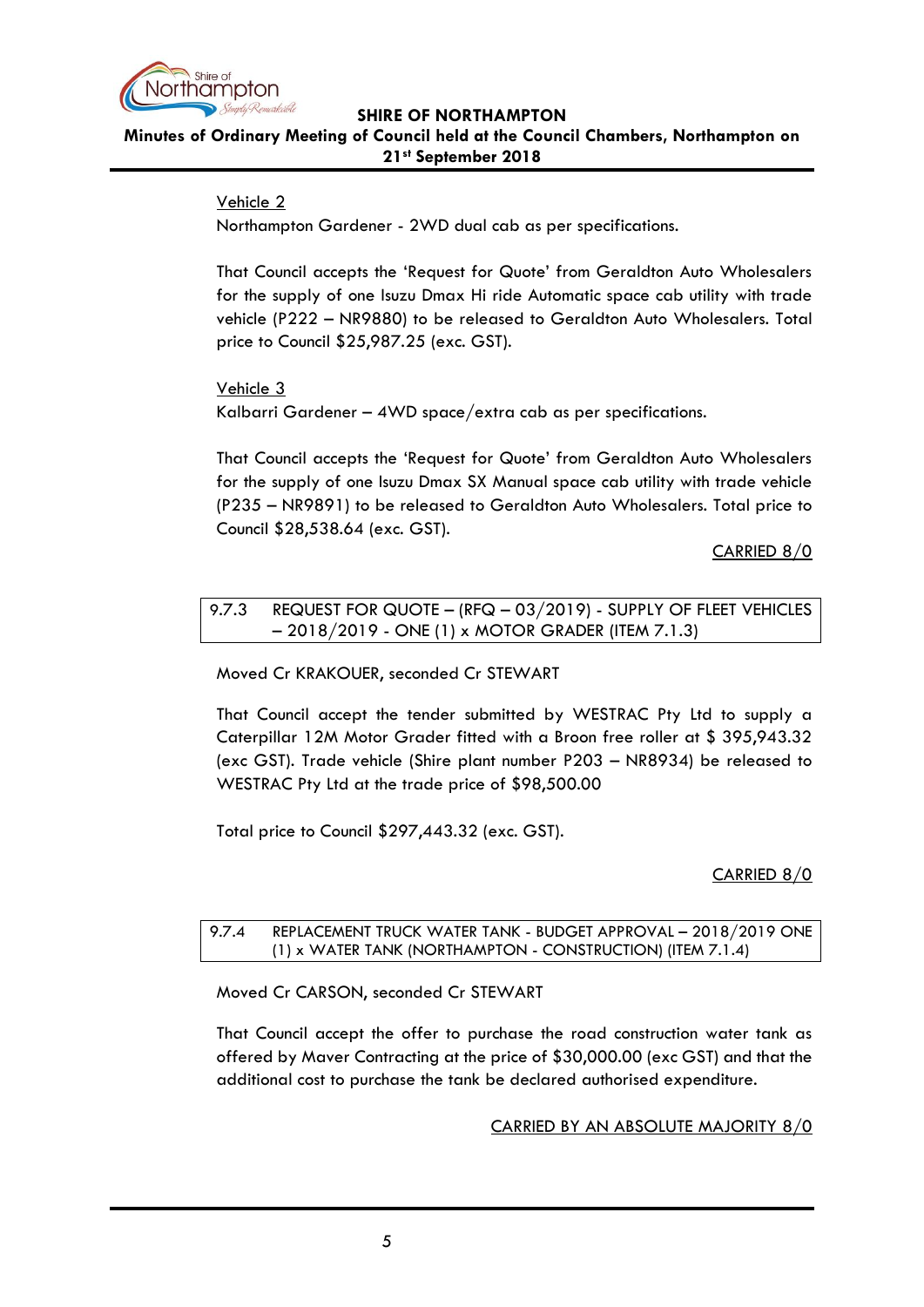

# <span id="page-5-0"></span>**Minutes of Ordinary Meeting of Council held at the Council Chambers, Northampton on 21st September 2018**

9.7.5 WHITE CLIFFS ROAD - ROAD CONSTRUCTION - GRAVEL ROYALTY/ NEGOTIATED LOSS OF CROP PRODUCTION (ITEM 7.1.5)

Mr Grant Middleton declared a financial interest in the Item, as a family member is married to a member of the proponent's family.

Moved Cr SMITH, seconded Cr SUCKLING

- 1. That Council approve the actions of management in securing the gravel resource for the White Cliffs Road project and that the payment rate as negotiated by Council management and Mr. Greg Teakle be based on a negotiated loss of crop production be paid at \$600.00/hectare (plus GST).
- 2. That the payment be acknowledged as a 'Negotiated loss of crop production' for the crop removal to source insitu gravel for the White Cliffs Road construction works.
- 3. That the payment amount to be managed within the White Cliffs Road project approved budget provision.

CARRIED 8/0

Mr Broadhurst departed the meeting at 1.23pm.

# <span id="page-5-1"></span>**9.8 HEALTH & BUILDING REPORT**

<span id="page-5-2"></span>9.8.1 BUILDING APPROVALS (ITEM 7.2.1)

**Noted** 

## <span id="page-5-4"></span><span id="page-5-3"></span>**9.9 TOWN PLANNING REPORT**

# 9.9.1 UPDATE ON PROPOSED SUBDIVISION OF MULTIPLE GENERAL RURAL LOTS, PORT GREGORY ROAD, SANDY GULLY (ITEM 7.3.1)

Noted.

<span id="page-5-5"></span>9.9.2 SUMMARY OF PLANNING INFORMATION ITEMS (ITEM 7.3.2)

Noted.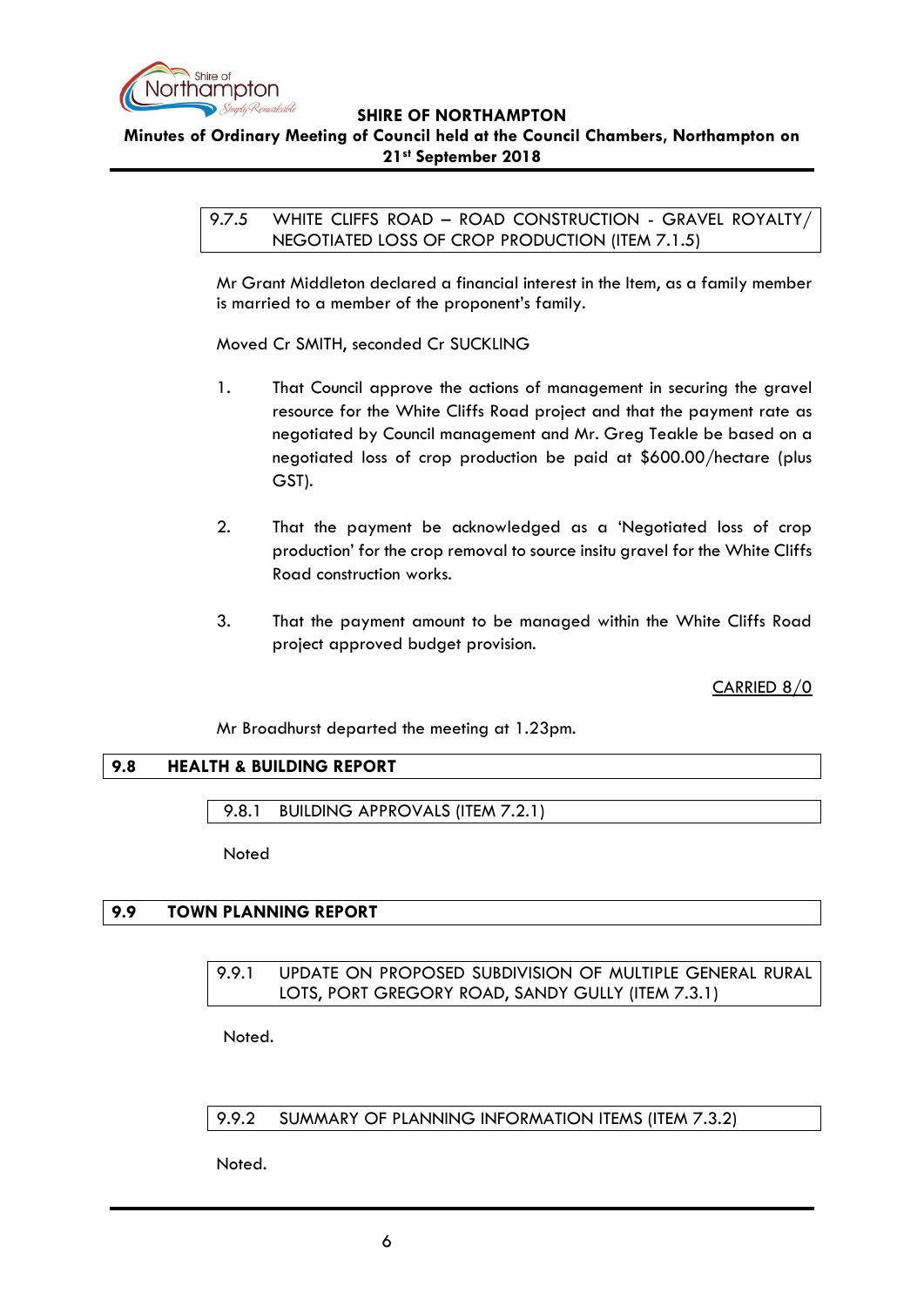

# <span id="page-6-0"></span>**Minutes of Ordinary Meeting of Council held at the Council Chambers, Northampton on 21st September 2018**

9.9.3 REQUEST FOR PURCHASE OF PORTION OF LOT 9501 NORTH COURT, HORROCKS (ITEM 7.3.3)

Moved Cr STEWART, seconded Cr KRAKOUER

That Council accepts the offer from Mary Ash for the purchase of approximately 180m<sup>2</sup> of Lot 9501 North Court, Horrocks subject to the provision of Section 3.58 of the Local Government Act 1995 and associated Regulations and:

- 1. that the alignment of the southern boundary of the proposed subdivided/amalgamated area shall continue in line with the existing southern boundary of Lot 47 Mitchell Street, Horrocks; and
- 2. that all costs associated with the subdivision and amalgamation shall be met by the applicant.

CARRIED 8/0

<span id="page-6-1"></span>9.9.4 REVIEW OF SHIRE OF NORTHAMPTON LOCAL PLANNING SCHEME NO.10 HERITAGE LIST & UPDATE OF MUNICIPAL HERITAGE INVENTORY (ITEM 7.3.4)

Moved Cr HAY, seconded Cr SUCKLING

That Council, in response to the new heritage information provided by the Heritage Council of WA, resolve to include the Pakington Whaling Station ruins site within:

- 1. The review of the Shire of Northampton Local Planning Scheme No. 10 Heritage List *2015* for the purposes of consultation and pursuant to Schedule 2 - Deemed Provisions, Part 3, cl 8 (3) of the *Planning and Development (Local Planning Schemes) Regulations*; and
- 2. The update of the Shire of Northampton Municipal Heritage Inventory, for the purposes of consultation.

CARRIED 8/0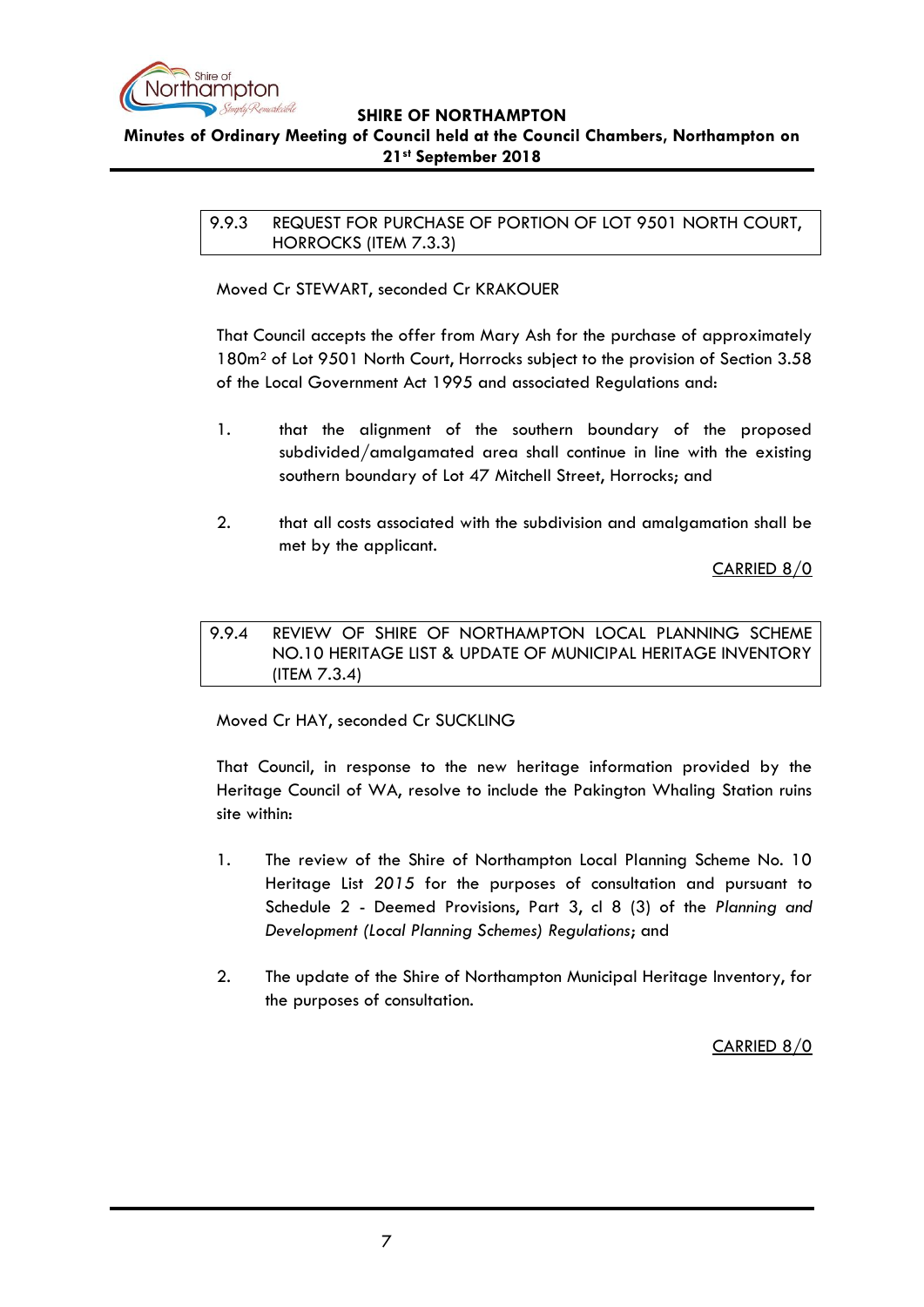

#### **Minutes of Ordinary Meeting of Council held at the Council Chambers, Northampton on 21st September 2018**

# <span id="page-7-1"></span><span id="page-7-0"></span>**9.10 FINANCE REPORT**

#### 9.10.1 ACCOUNTS FOR PAYMENT (ITEM 7.4.1)

Moved Cr SIMKIN, seconded Cr SMITH

That Municipal Fund Cheques 21503 to 21523 inclusive totalling \$90,085.35, Municipal EFT payments numbered EFT18280 to EFT18362 inclusive totalling \$371,584.25, Trust Fund Cheques 2346 to 2347, totalling \$400.00, Direct Debit payments numbered GJ0204 to GJ0209 inclusive totalling \$224,931.61 be passed for payment and the items therein be declared authorised expenditure.

### CARRIED BY AN ABSOLUTE MAJORITY 8/0

### <span id="page-7-2"></span>9.10.2 MONTHLY FINANCIAL STATEMENTS – AUGUST 2018 (ITEM 7.4.2)

Moved Cr KRAKOUER, seconded Cr HAY

That Council adopts the Monthly Financial Report for the period ending 31 August 2018.

CARRIED 8/0

# <span id="page-7-4"></span><span id="page-7-3"></span>**9.11 ADMINISTRATION & CORPORATE REPORT**

# 9.11.1 ASSIGNMENT OF LICENCE – PORTION OF RESERVE 25307 KALBARRI BOAT HIRE (ITEM 7.5.1)

Moved Cr SUCKLING, seconded Cr PIKE

That Council approve an assignment of licence for 2,800m² of Crown Reserve 25307, being the portion where the Kalbarri Boat Hire operates, to transfer the licence from John Morgan to Kathleen and Jason Deadman.

CARRIED 8/0

# <span id="page-7-5"></span>9.11.2 FINANCIAL ASSISTANCE & UNITIED ROAD GRANT (ITEM 7.5.2)

Moved Cr SMITH, seconded Cr PIKE

That Council amend the adopted 2018/19 Budget to account for the shortfall in the financial assistance grants of \$48,425, by removing the provision for the creation of a road reserve to Little Bay of \$54,000.

CARRIED BY AN ABSOLUTE MAJORITY 8/0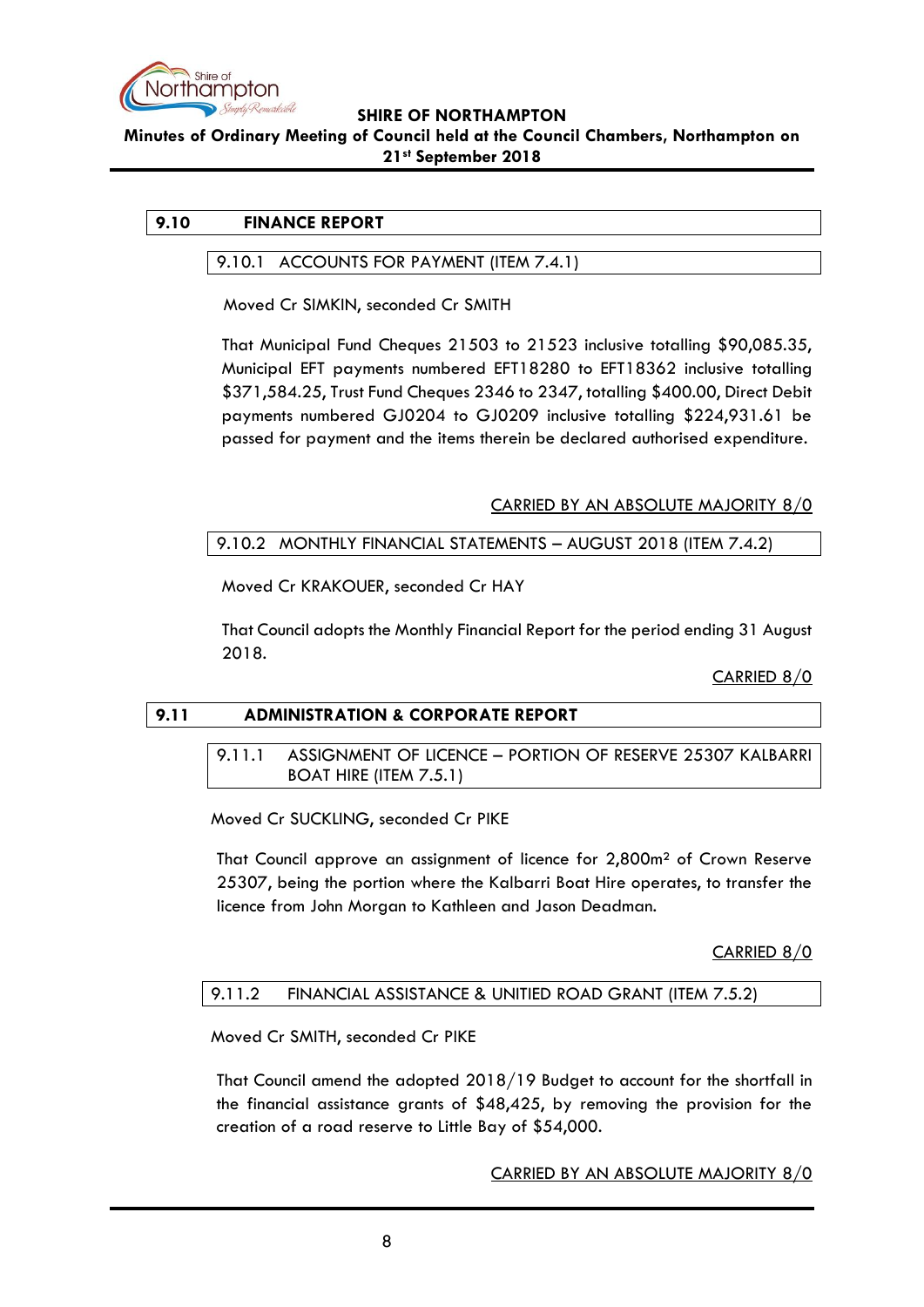

## <span id="page-8-0"></span>**Minutes of Ordinary Meeting of Council held at the Council Chambers, Northampton on 21st September 2018**

#### 9.11.3 FREE CAMPING AREA – NORTHAMPTON GOLF CLUB (ITEM 7.5.3)

Cr Hay declared an impartiality interest in the Item as he owns a business of a similar nature in Port Gregory.

Moved Cr PIKE, seconded Cr SUCKLING

That Council:

- 1. Continue with the provision of free camping at the Northampton Golf Club and this be reviewed only if concerns with its operation are being experienced or if the Northampton Golf Club consider that the use is an impediment on their operations.
- 2. Reiterate the response by the Shire CEO to the Rural Financial Counsellor and advise that the free camping site is to remain open.

CARRIED 8/0

#### <span id="page-8-1"></span>9.11.4 GEORGE GREY DRIVE RE-SEAL (ITEM 7.5.4)

Moved Cr CARSON, seconded Cr SMITH

That Council amend the 2018/19 adopted Budget by undertaking the reseal of George Grey Drive at a cost of \$121,000 utilising Regional Road Group funding of \$80,666 and defer the following projects to 2019/20:

> Walker Street re-seal \$30,650 Porter Street – defer a portion of the reseal \$10,400

#### CARRIED BY AN ABSOLUTE MAJORITY 8/0

#### <span id="page-8-2"></span>9.11.5 PROPOSED "DRIVE ON LEFT" SIGNAGE (ITEM 7.5.5)

Moved Cr PIKE, seconded Cr HAY

That Council purchase five "Drive on Left" road signs as per draft presented and install the signs on the Ajana, Port Gregory, Horrocks and Northampton-Nabawa Roads.

CARRIED 8/0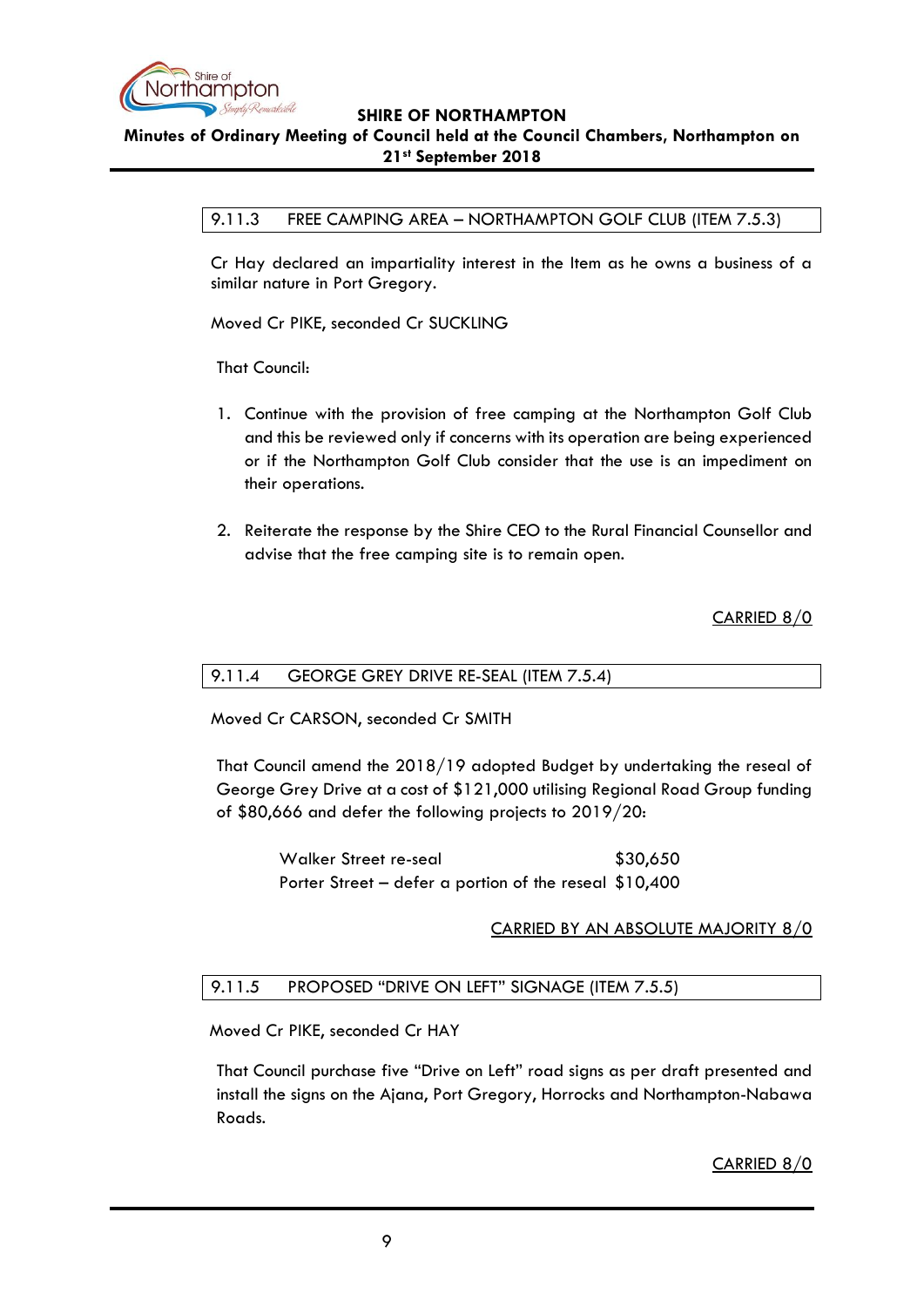

# <span id="page-9-0"></span>**Minutes of Ordinary Meeting of Council held at the Council Chambers, Northampton on 21st September 2018**

# 9.11.6 CROWN LOT 11734 (ITEM 7.5.6)

Moved Cr SMITH, seconded Cr SUCKLING

That Council advises the Department of Planning, Lands and Heritage that it does not wish to accept a Management Order for crown reserve Lot 11734 and recommends that the Department of Water and Environment Regulation should be the appropriate body to manage the lot as it forms part of the Bowes River.

# CARRIED 8/0

<span id="page-9-1"></span>9.11.7 CSRFF GRANT APPLICATION – KALBARRI BOWLING CLUB INC (ITEM 7.5.7)

Moved Cr KRAKOUER, seconded Cr STEWART

That Council:

- 1. Approve of the installation of playing lights at the Kalbarri Bowling Club synthetic green and the submitting of a Community Sports and Facilities Fund application for the project by the club.
- 2. Advise the Department of Sport and Recreation that the Council contribution towards the project is \$32,870
- 3. Due to no other projects for CSRFF consideration being received that this project be priority number one.

CARRIED 8/0

#### <span id="page-9-2"></span>**9.12 SHIRE PRESIDENT'S REPORT**

Since the last Council meeting Cr Simkin reported on his attendance at the following:

- 24/8/2018 Met with representatives of WA Surfing League re potential surfing competition
- 27/8/2018 Northern Zone Meeting in Mingenew
- 7/9/2018 State Council Meeting in Dongara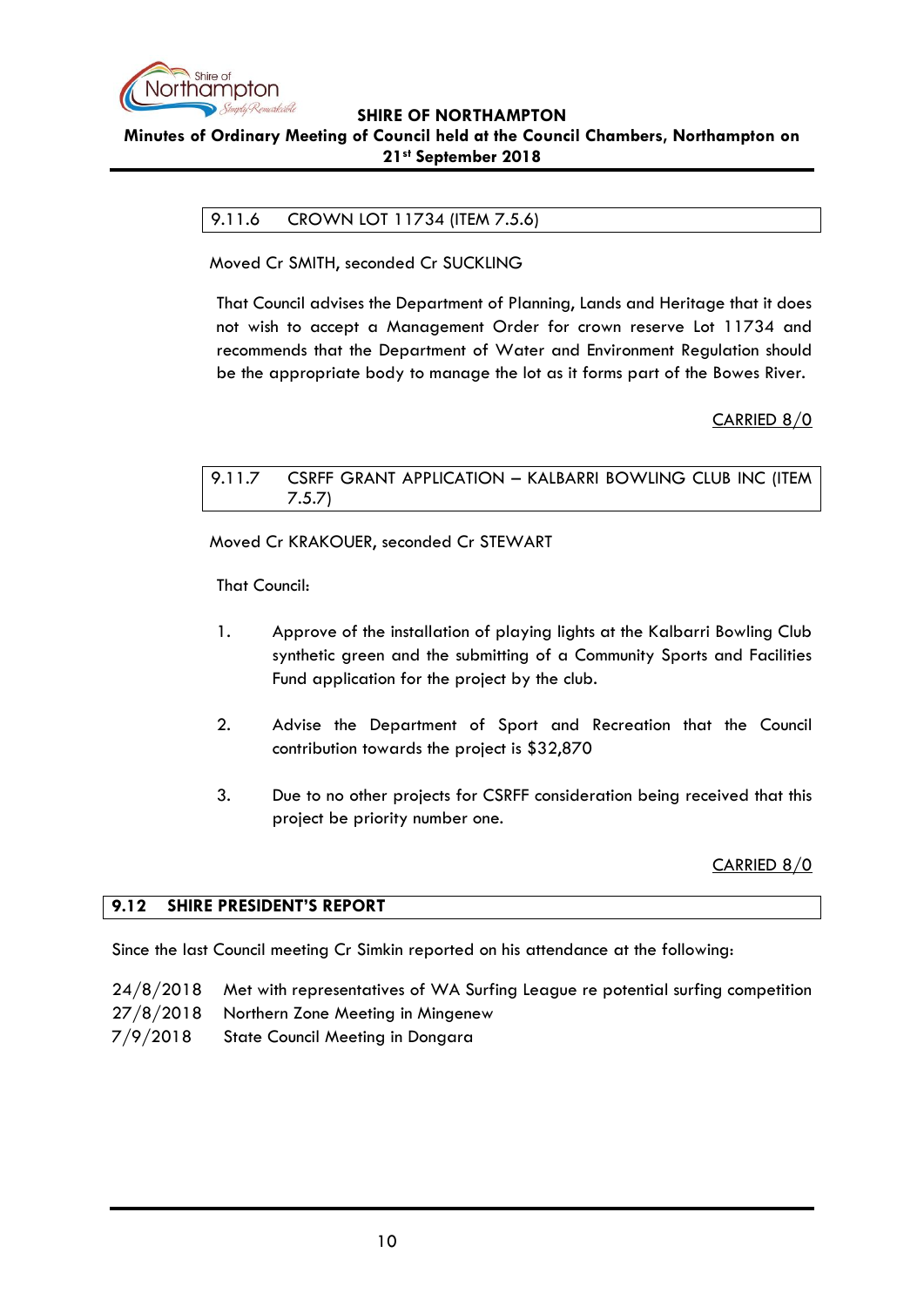

**Minutes of Ordinary Meeting of Council held at the Council Chambers, Northampton on 21st September 2018**

## <span id="page-10-0"></span>**9.13 DEPUTY SHIRE PRESIDENT'S REPORT**

Since the last Council meeting Cr Krakouer reported on his attendance at the following:

|          | 24/8/2018 Met with representatives of WA Surfing League re potential surfing competition |
|----------|------------------------------------------------------------------------------------------|
|          | 27/8/2018 Northern Zone Meeting in Mingenew                                              |
| 7/9/2018 | State Council Meeting in Dongara                                                         |

# <span id="page-10-2"></span><span id="page-10-1"></span>**9.14 COUNCILLORS' REPORTS**

### 9.14.1 CR PIKE

Since the last Council meeting Cr Pike reported on his attendance at:

| 24/8/2018 | Met with representatives of WA Surfing League re potential surfing |
|-----------|--------------------------------------------------------------------|
|           | competition                                                        |
| 14/9/2018 | Kalbarri Arts and Craft exhibition                                 |
| 19/9/2018 | Kalbarri Roadwise Committee Meeting                                |
|           |                                                                    |

<span id="page-10-3"></span>9.14.2 CR SMITH

Since the last Council meeting Cr Smith reported on his attendance at:

| 24/8/2018 | Met with representatives of WA Surfing League re potential surfing |
|-----------|--------------------------------------------------------------------|
|           | competition                                                        |
| 11/9/2018 | Kalbarri Visitor Centre Meeting                                    |

#### <span id="page-10-4"></span>9.14.3 CR STEWART

Since the last Council meeting Cr Stewart reported on his attendance at:

24/8/2018 Met with representatives of WA Surfing League re potential surfing competition

#### <span id="page-10-5"></span>9.14.4 CR HAY

Since the last Council meeting Cr Hay reported on his attendance at:

24/8/2018 Met with representatives of WA Surfing League re potential surfing competition